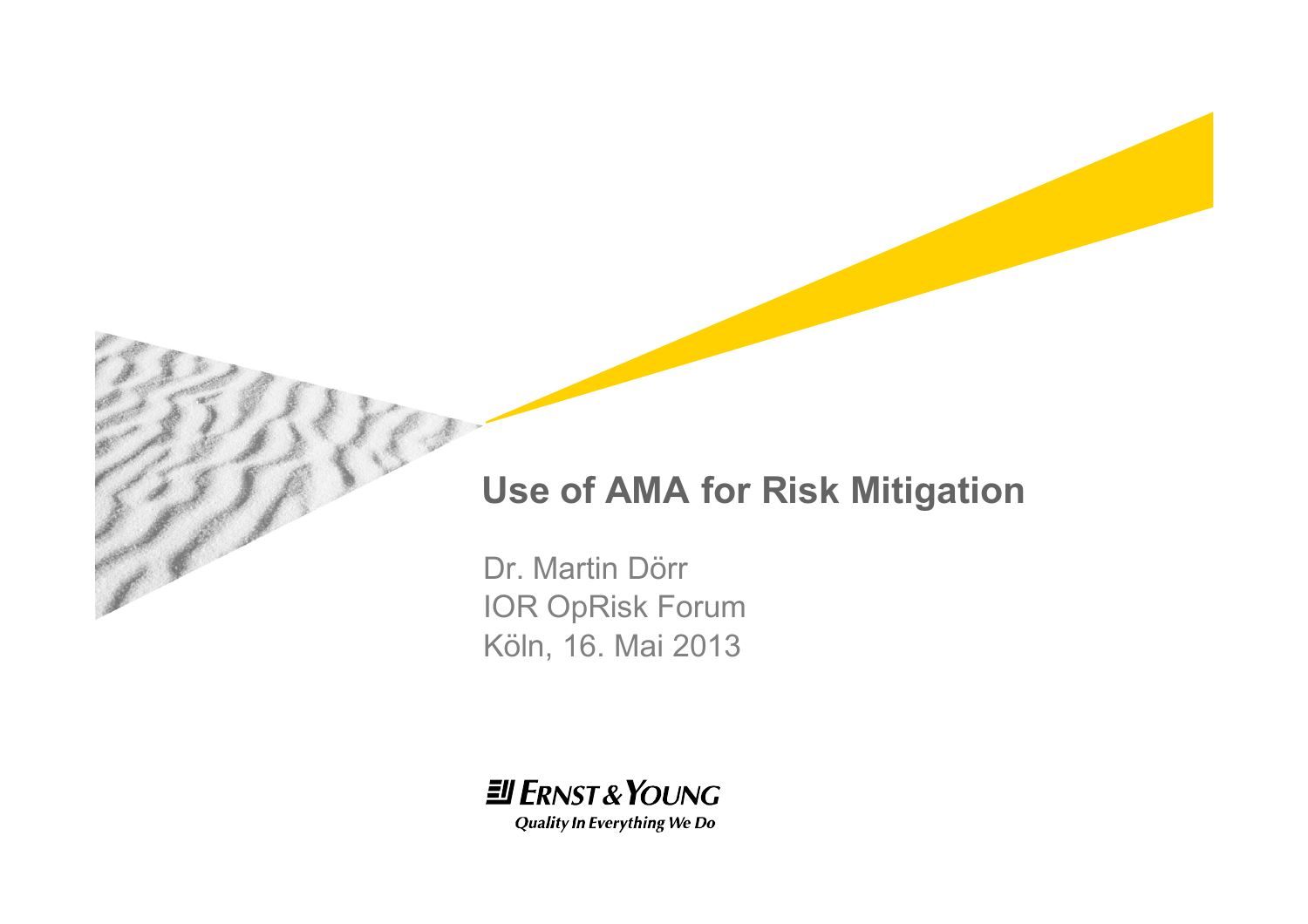#### **Abstract and Contents**

An Advanced OpRisk Model can help save regulatory capital. It may be imposed upon a complex firm by the regulators. It can help provide transparency and attribute risk cost within the organisation. **And it can provide an additional, quantitative basis for risk control and mitigation measures decisions.** These decisions will thus be able to tie in the cost of controls and mitigants with the potential risk capital cost and risk profile. Evidently, the model must be able to robustly and reliably include the effects of risk mitigating measures. The modeling must be based on a solid risk assessment, a thorough understanding of the effects of current or planned mitigating measures, and ideally be consistent with an overall **"risk convergence"** view over the whole relevant business.

- $\triangleright$  Risk mitigation and OpRisk quantification overview
- ► Use of a model for exploring the use and impact of risk mitigation approaches
- $\triangleright$  Inclusion of risk mitigation in the model

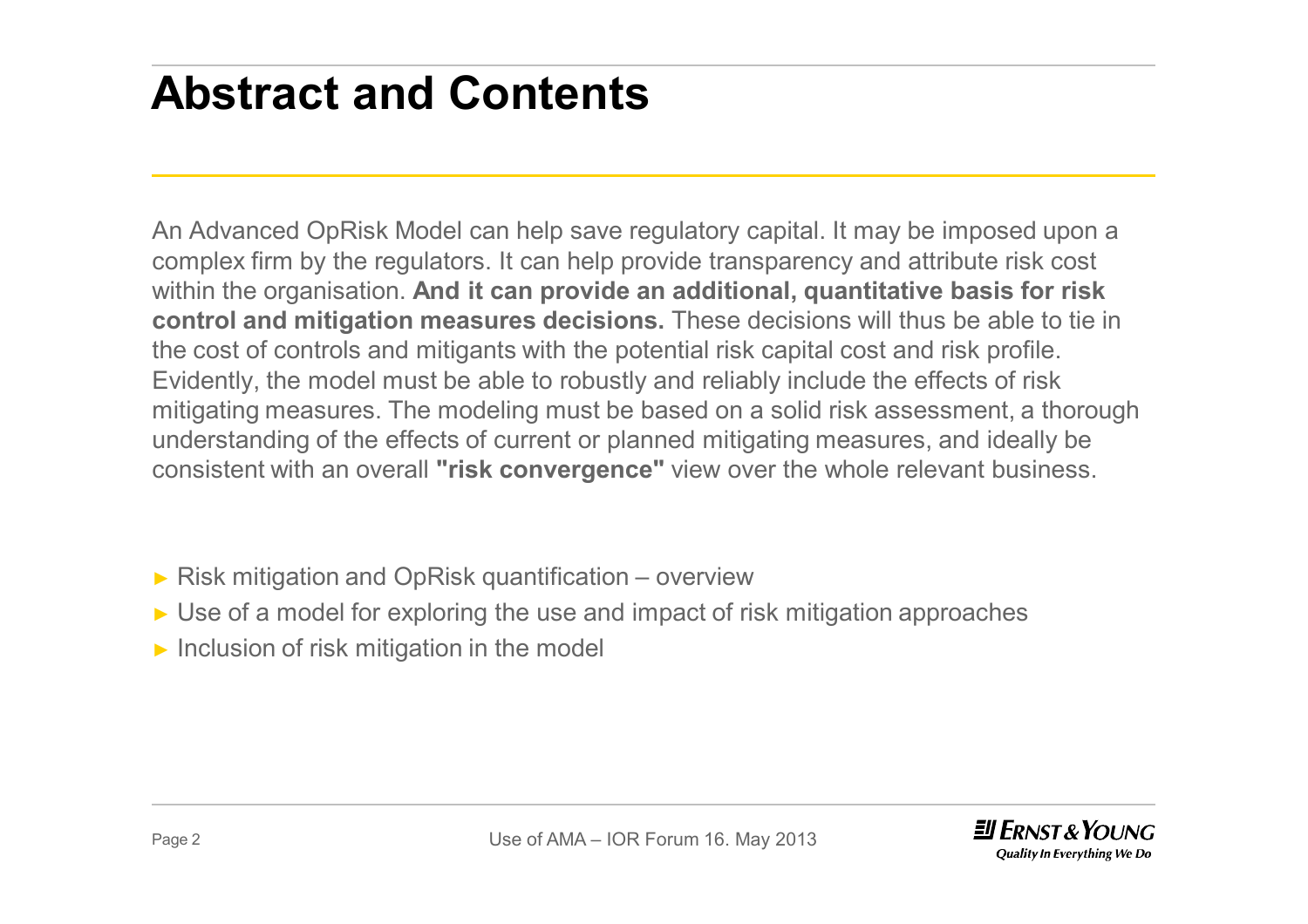## **Risk Mitigation**

| <b>Accept</b>                   | <b>Reduce</b>         | <b>Avoid</b>                                 | <b>Transfer</b>                            |
|---------------------------------|-----------------------|----------------------------------------------|--------------------------------------------|
| <b>Risk appetite</b>            | Implement<br>controls | <b>Restrict business</b>                     | Outsource                                  |
| <b>Risk bearing</b><br>capacity | <b>Diversify</b>      | <b>Modify processes</b><br>Outsource part of | <i><u><b>Insure</b></u></i><br>Other (ART) |
| <b>BCP</b>                      |                       | value chain                                  |                                            |

#### **For all methods of Risk Mitigation:**

- ► Analyse Cost vs Benefits (cost is easier to determine than risk reduction benefit)
- ► Don't be bound up in EL while your real intention is UL
- Consider additional operational and counterparty and reputational risks



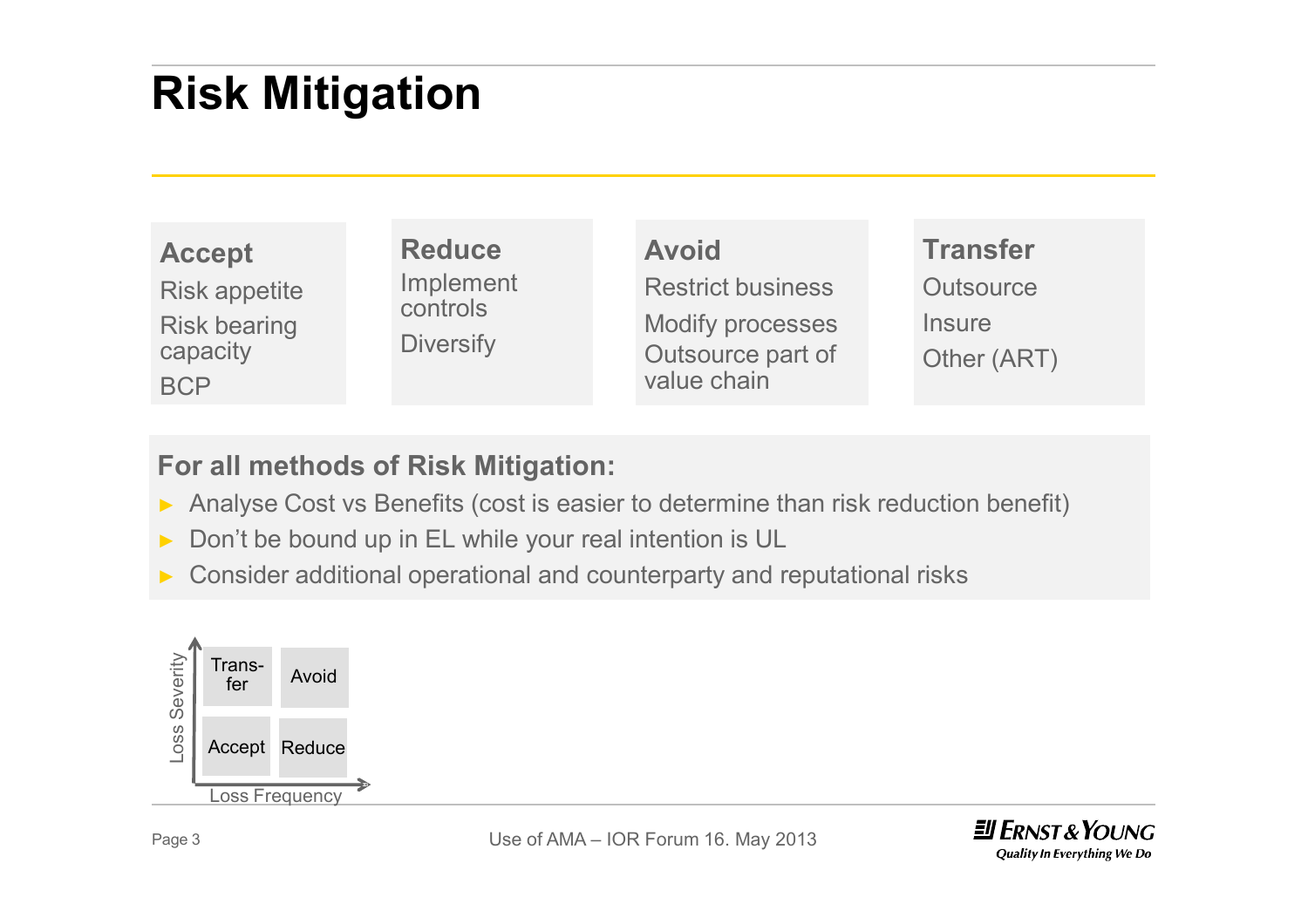#### **Risk Mitigation and the Model**

| <b>Accept</b><br><b>Risk appetite</b><br><b>Risk bearing</b><br>capacity<br><b>BCP</b>                                        | <b>Reduce</b><br>Implement<br>controls<br><b>Diversify</b>                                                                              | <b>Avoid</b><br><b>Restrict business</b><br><b>Modify processes</b><br>Outsource part of<br>value chain | <b>Transfer</b><br><b>Outsource</b><br>Insure<br>Other (ART)                                                             |
|-------------------------------------------------------------------------------------------------------------------------------|-----------------------------------------------------------------------------------------------------------------------------------------|---------------------------------------------------------------------------------------------------------|--------------------------------------------------------------------------------------------------------------------------|
| The model will<br>yield the loss<br>distribution and<br>corresponding<br>risk capital, in-<br>cluding attribu-<br>tion to BLs | The model will<br>yield the benefits<br>from controls<br>and diversifica-<br>tion (must input)<br>data on controls<br>and correlations) | The model can<br>help to quantify the<br>effects – if set up<br>appropriately                           | The model can<br>include insurance<br>and thus enable<br>impact analysis;<br>in principle, ART<br>can also be<br>modeled |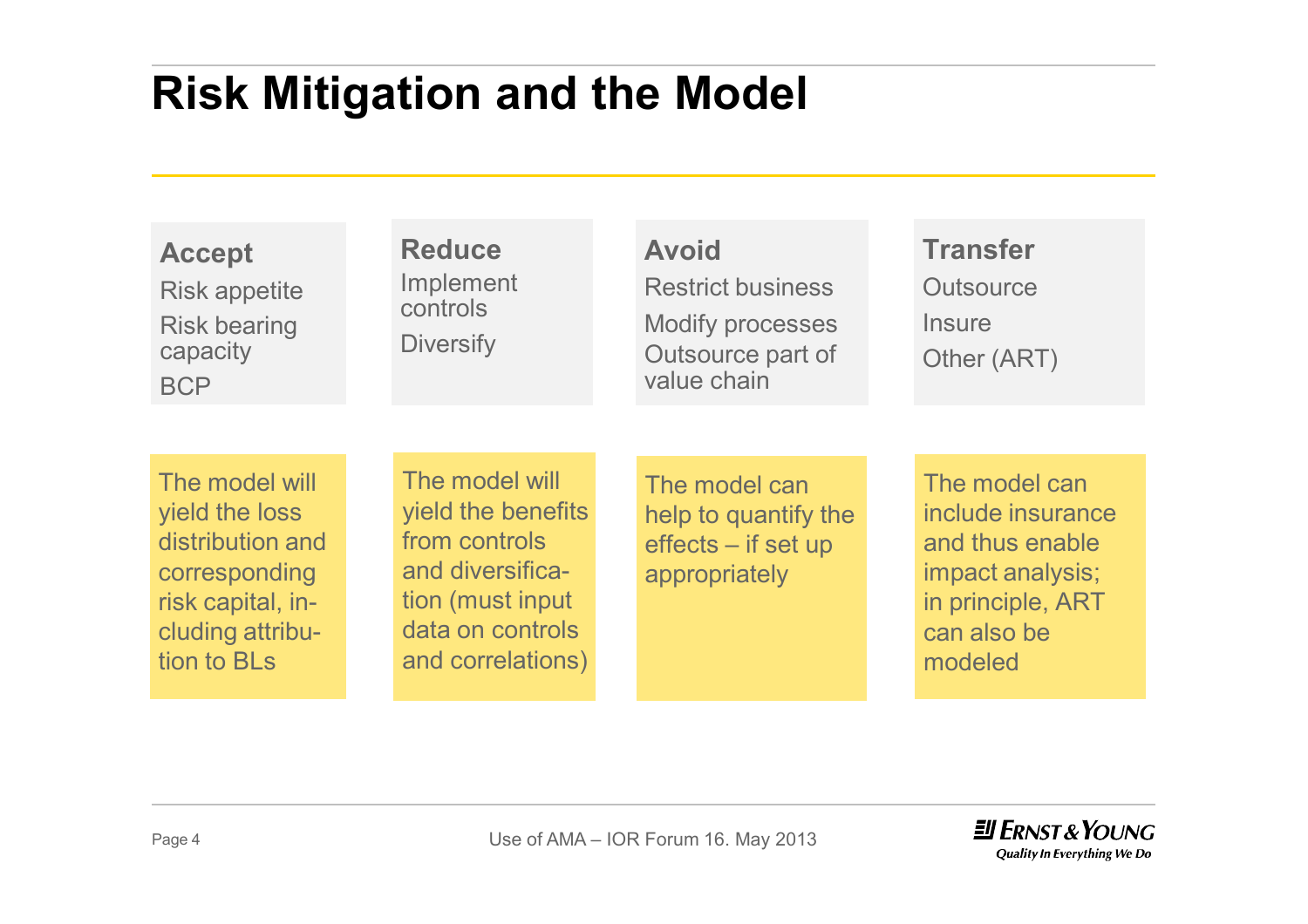#### **Elements of OR Model: RCSA and Scenarios**



Page 5 **Use of AMA – IOR Forum 16. May 2013** 

 $H$  ERNST & YOUNG **Quality In Everything We Do**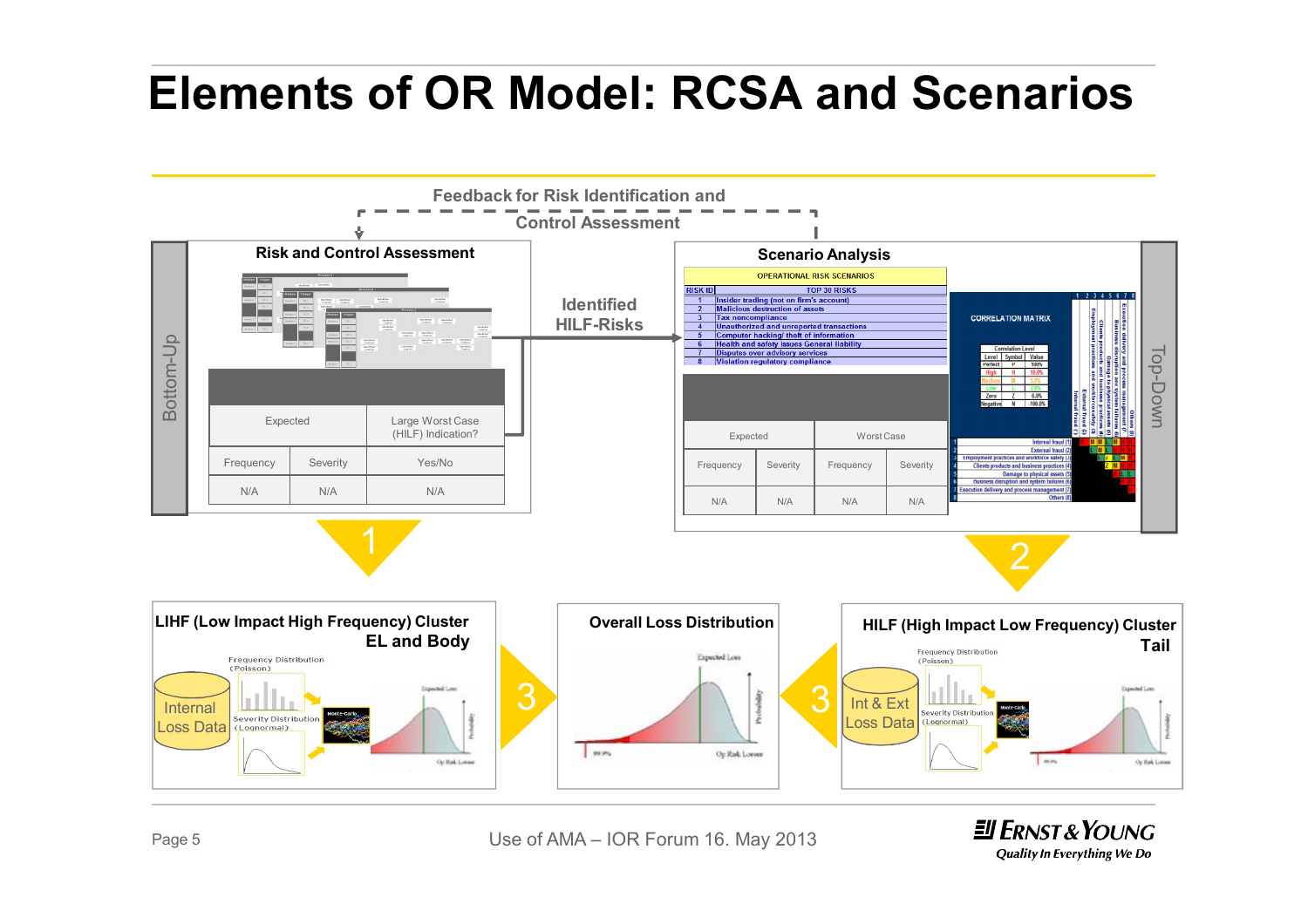#### **EY STORM: Statistical Tool for OR Modeling**

| <b>STORM</b>              | Manage Model Data Set   Insurance Group Structure   Advanced   Run Calculation      |                                                         | $  \sqrt{2}$                                                                                                      |  |
|---------------------------|-------------------------------------------------------------------------------------|---------------------------------------------------------|-------------------------------------------------------------------------------------------------------------------|--|
| Models                    |                                                                                     |                                                         |                                                                                                                   |  |
| Calculation               | Refresh Structure a Add Node & Delete Node & Destroy Results                        |                                                         |                                                                                                                   |  |
|                           | $F -$ Root<br>E-Asia                                                                | <b>Risk Details</b>                                     |                                                                                                                   |  |
| a,                        | E-Hong Kong                                                                         | <b>A</b> Frequency                                      | $\hat{z}$ Insurance                                                                                               |  |
| <b>Run Calculation</b>    | Investment Trading - Asia<br>Relationships with third parties - Asia                | $\overline{\phantom{a}}$<br>Distribution:<br>Poisson    | Policy:<br>$\overline{\phantom{a}}$<br>Add                                                                        |  |
|                           | BCP and disaster recovery - Asia<br>Systems Failure - Asia                          | Annual Frequency:<br>1 in 2                             | Active Policies :<br>TestPolicy                                                                                   |  |
|                           | - Client Dealing Errors - Asia<br>"NAV Errors, Corporate Action Issues and Accounti | <b>A</b> Severity                                       | LaverNo <sub>2</sub>                                                                                              |  |
|                           | -Legal & Regulatory Failures - Asia<br>- Internal fraud - Asia                      | Distribution:<br>$\overline{\phantom{a}}$<br>Log-Normal |                                                                                                                   |  |
|                           | - External Fraud - Asia<br>-Taxation - Asia                                         | Severe case Freq.:<br>1 in 100                          |                                                                                                                   |  |
|                           | "Investment and Product Performance - Asia<br>-Human Resources Risks - Asia         | Severe case Sev :<br>1,000,000.00                       | Remove                                                                                                            |  |
| E-Europe<br>E-UK          | a: Fit Options                                                                      | * Other Characteristics                                 |                                                                                                                   |  |
|                           | - Relationships with third parties                                                  |                                                         |                                                                                                                   |  |
|                           | - Human resources risks<br>-Taxation                                                | Selected Tail Fatness                                   | Compounder:<br>Sim Convolver                                                                                      |  |
|                           | -Legal / Regulatory breach / Fiduciary                                              | $\star$<br>Description:<br>Eat                          | Basel Cat:<br>1. (IF) Internal frau -                                                                             |  |
|                           | BCP and disaster recovery                                                           | OMedian                                                 |                                                                                                                   |  |
|                           | Systems failure                                                                     | Avg Severity :<br>20,000,00                             |                                                                                                                   |  |
|                           | - Internal fraud                                                                    |                                                         |                                                                                                                   |  |
|                           | - External fraud                                                                    | Percentile :                                            |                                                                                                                   |  |
|                           | - Customer dealing errors                                                           | 0.5                                                     |                                                                                                                   |  |
|                           | - Investment trading errors                                                         |                                                         |                                                                                                                   |  |
|                           | Investment Administration errors<br>Cornorata Accounting Failures                   |                                                         |                                                                                                                   |  |
| <b>Reporting</b>          |                                                                                     | Selected node: Internal fraud - Asia                    |                                                                                                                   |  |
|                           | Active Scenario Id: 223, Description: With Insurance Test                           |                                                         |                                                                                                                   |  |
|                           |                                                                                     |                                                         |                                                                                                                   |  |
|                           |                                                                                     |                                                         |                                                                                                                   |  |
| <b>STORM</b>              |                                                                                     |                                                         | $ \Box$ $\times$                                                                                                  |  |
| Models                    | Manage Model Data Set   Insurance   Group Structure   Advanced   Run Calculation    |                                                         |                                                                                                                   |  |
|                           |                                                                                     |                                                         |                                                                                                                   |  |
| 鳳                         | C Refresh Structure 3 Add Node X Delete Node & Destroy Results                      |                                                         |                                                                                                                   |  |
|                           | $E - Root$                                                                          | <b>Entity Details</b>                                   |                                                                                                                   |  |
| Manage Models             | E-Asia<br>E Hong Kong                                                               | Copula Type: T<br>$\star$                               | Copula Param:<br>Select matrix in workbook<br>12                                                                  |  |
|                           | - Investment Trading - Asia<br>Relationships with third parties - Asia              | Risk<br>$\mathbf{1}$                                    | 5<br>$\overline{7}$<br>$\overline{q}$<br>10 11 12<br>$\overline{2}$<br>$\overline{3}$<br>$\overline{4}$<br>6<br>8 |  |
| <b>Insurance Policies</b> | BCP and disaster recovery - Asia                                                    | 1. Relationships with third parties<br>P                |                                                                                                                   |  |
|                           | Systems Failure - Asia                                                              | 2. Human resources risks<br>Ł.                          | P<br>н                                                                                                            |  |
|                           |                                                                                     |                                                         |                                                                                                                   |  |
|                           | Client Dealing Errors - Asia<br>"NAV Errors, Corporate Action Issues and Accounti   | 3. Taxation<br>T                                        | ÎΕ<br>P.<br>P<br>н<br>н                                                                                           |  |

 $E$  **DCD** and die aster recovery

Customer dealing errors

10. Investment trading errors

2. Corporate Accounting failures

11 Investment Administration error D

6. Systems failure

Internal fraud

R Eyternal fraud

Selected node: UK

Legal & Regulatory Failures - Asia Internal fraud - Asia

Human Resources Risks - Asia

.<br>...<br>Relationships with third parties Human resources risks

-Legal / Regulatory breach / Fiduciary BCP and disaster recovery Systems failure Internal fraud - External fraud Customer dealing errors Investment trading errors

Investment Administration error

Investment and Product Performance - Asia

External Fraud - Asia

Taxation - Asia

Tavation

El-Furence

Active Scenario Id: 223, Description: With Insurance Test

E UK

#### **Key Features**

A practical multi-purpose operational risk quantification framework, developed for our clients:

- ► Effective method to combine **external consortium data** with internal scenario assessment to produce a robust capital calculation with limited internal data
- ► **Simple and user friendly graphical tool** for creating, validating and managing scenarios, by translating them into loss distributions and facilitating a meaningful comparison with reference data
- ► **Aggregation** of loss distributions across risk types, and business unit based on a range of widely used copula models
- ► **Allocation of diversified capital** (net and gross of insurance) back to organizational unit and risk type based on contributions to VaR.
- ► **Comprehensive reporting** of diversified and undiversified capital allocation at various levels, as well as useful statistics, e.g. around the effectiveness of insurance

Advanced Settings

Calculation

Reporting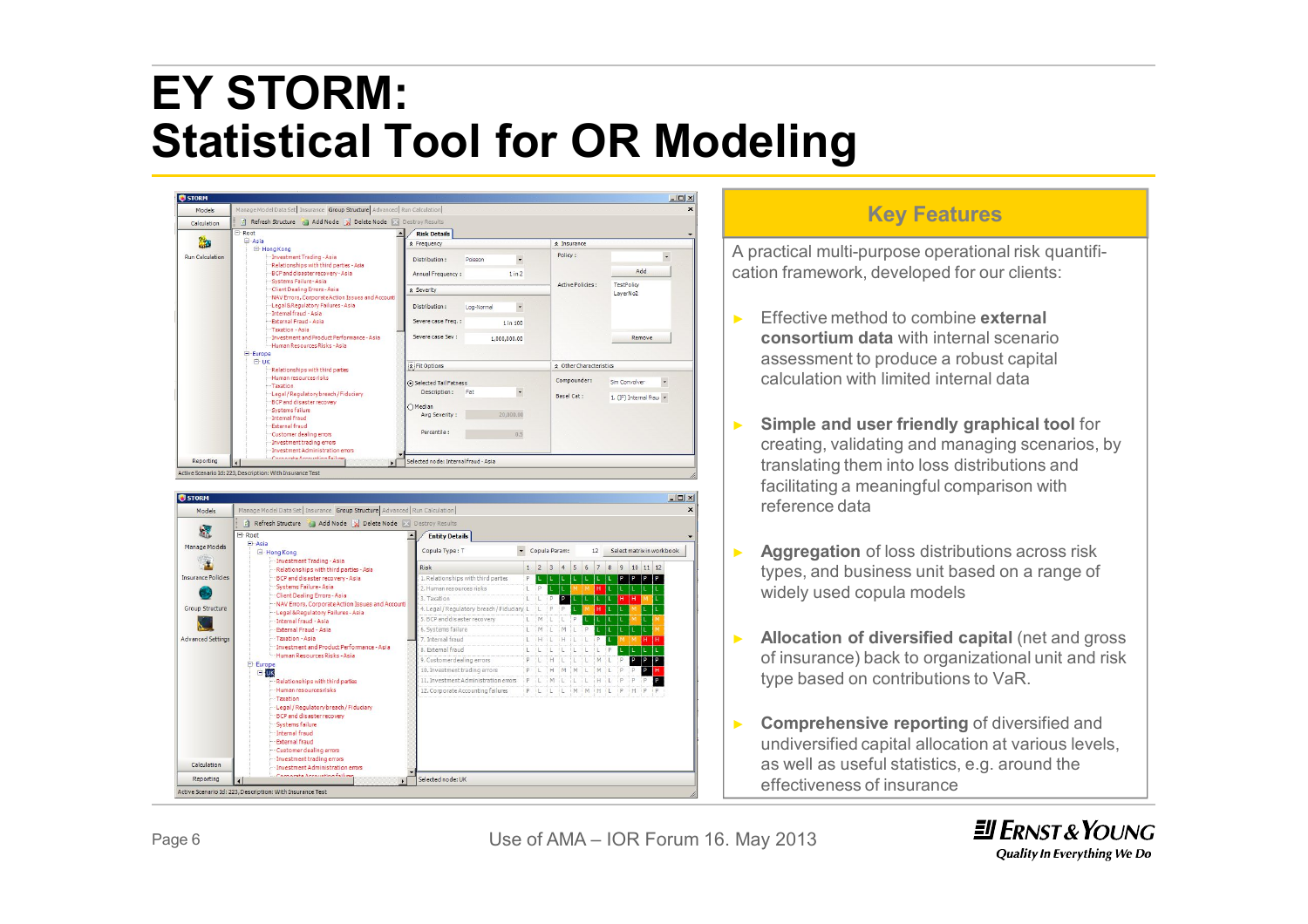#### **Model Output: Yearly Loss Distribution**

*– not to scale –*

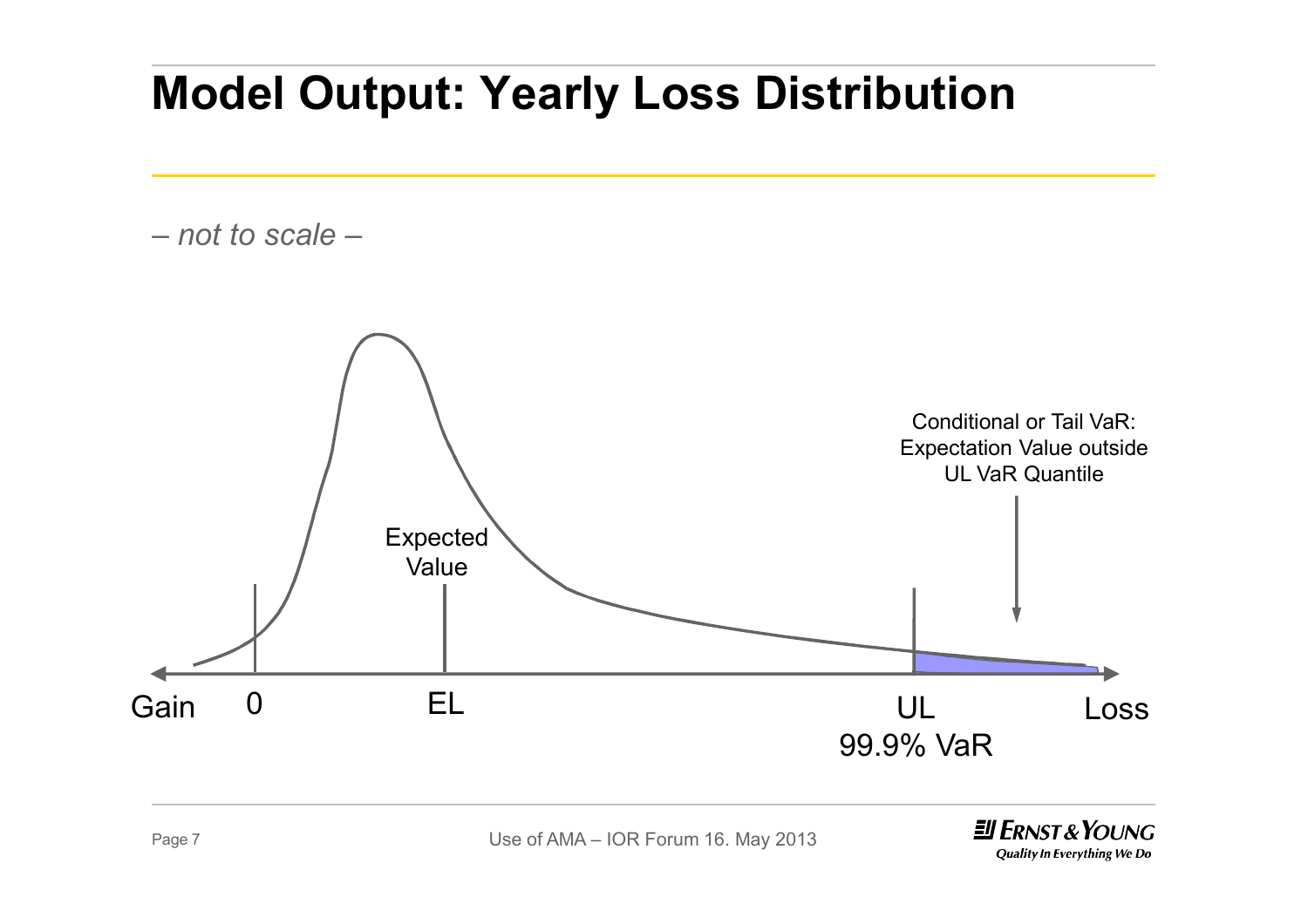#### **Insurance Payoff Profile**

- $\blacktriangleright$  In the simulation, should consider
	- $(i)$  payment threshold amount  $(T,$  retention),
	- $\triangleright$  (ii) maximum insurance payment amount (M),
	- $\blacktriangleright$  (iii) cost of insurance (premium, P, greater than E[payment]),
	- ► (iv) possibly cost of recovery (e.g. legal dispute), cost of future insurance,
- ► and relate these to your EL and UL.



Page 8 **Use of AMA – IOR Forum 16. May 2013**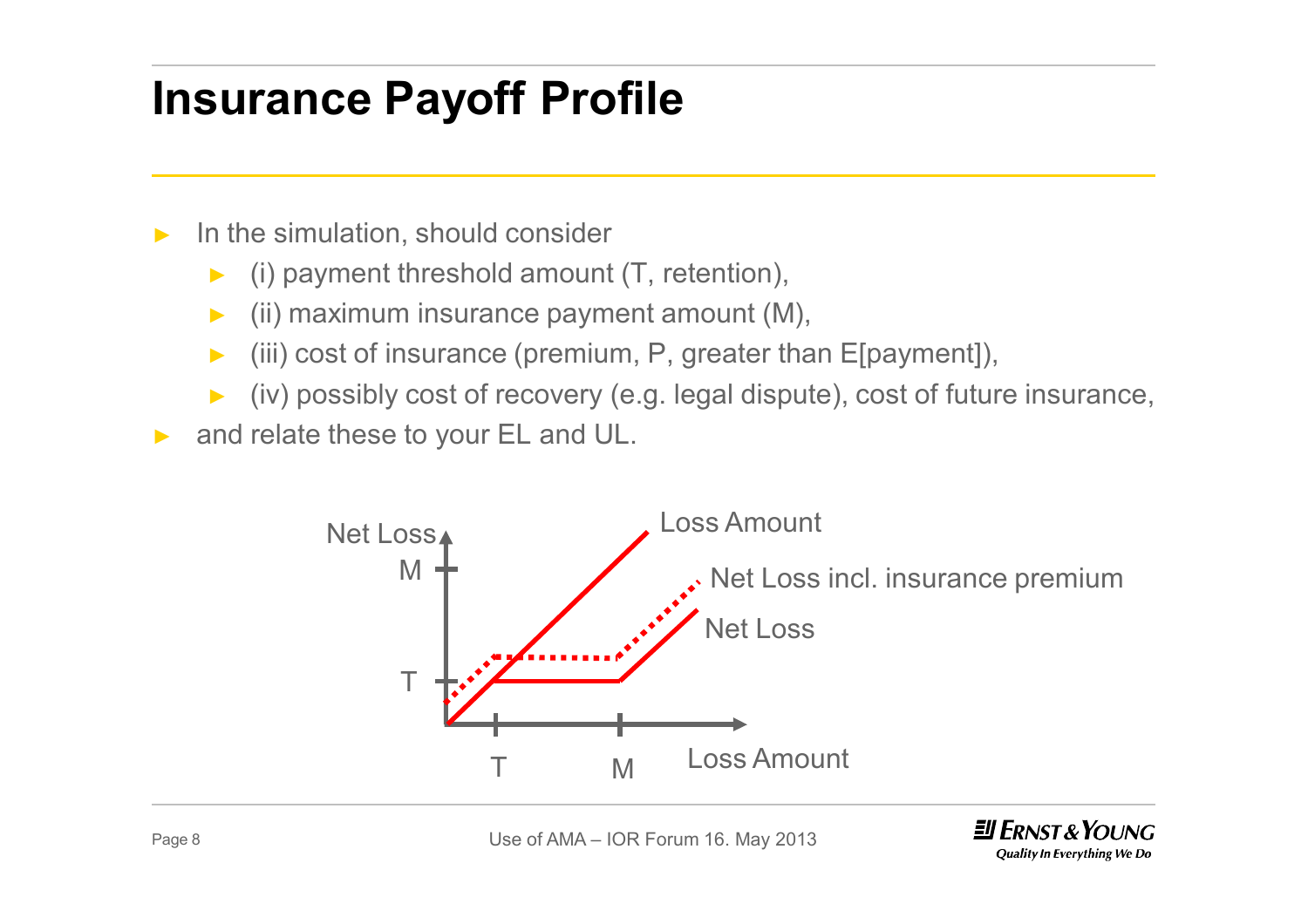### **Include Insurances in the Model**

- Superimpose the insurance payoff function on the loss estimation in your LDA and/or scenario based simulation
- ► Tricky points:
	- Timing and cumulation of losses in the simulation
	- Specifics of the insurance contract(s): which losses are insured and how is the maximum payment reached; are there break events (e.g. in case of new supervisory measures or insolvency of insured institution); how do multiple insurances "cooperate"
	- ► Timeframe of insurance contract(s): until when is the contract valid, will it be renegotiated, is renewal to be expected
	- Payment uncertaincies (*e.g.* delay of payments, insolvency of insurer, contract cancellation clauses, legal risks)
	- Regulatory requirements (*e.g.* linkage between insurer and insured company may not be material, cap at 20% or less)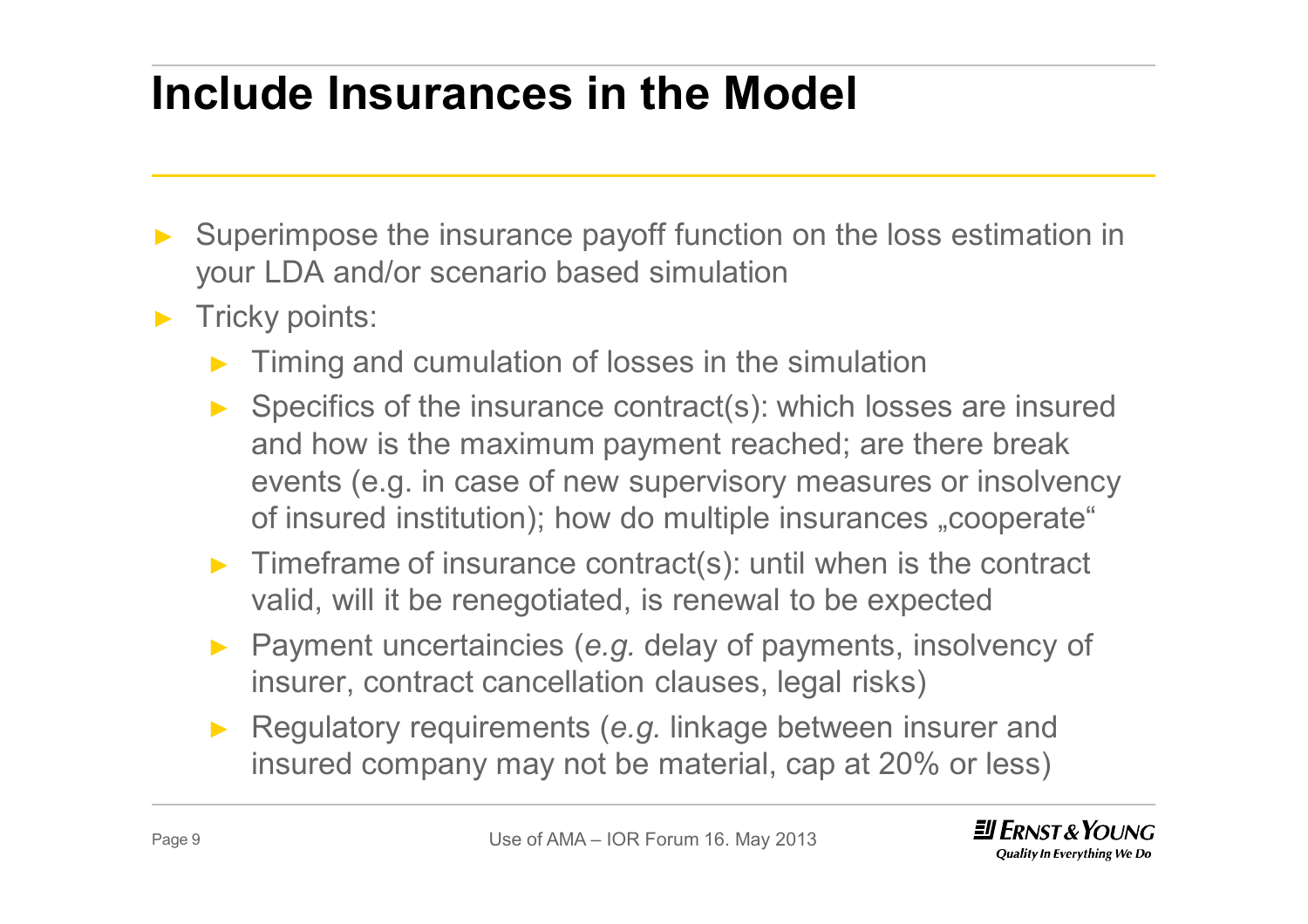### **Include New Controls in the Model**

- Adapt the internal data for LDA (adapting the external data is not really possible, it is assumed these are gross data)
- ► Include new controls (or generally, changes in processes or business) in RCSA and in scenarios estimation, best through individual reestimation with new controls informed expert judgment
- ► Possibly some of this rapidly possible through BEICF setup (business environment and internal control factors model inputs)

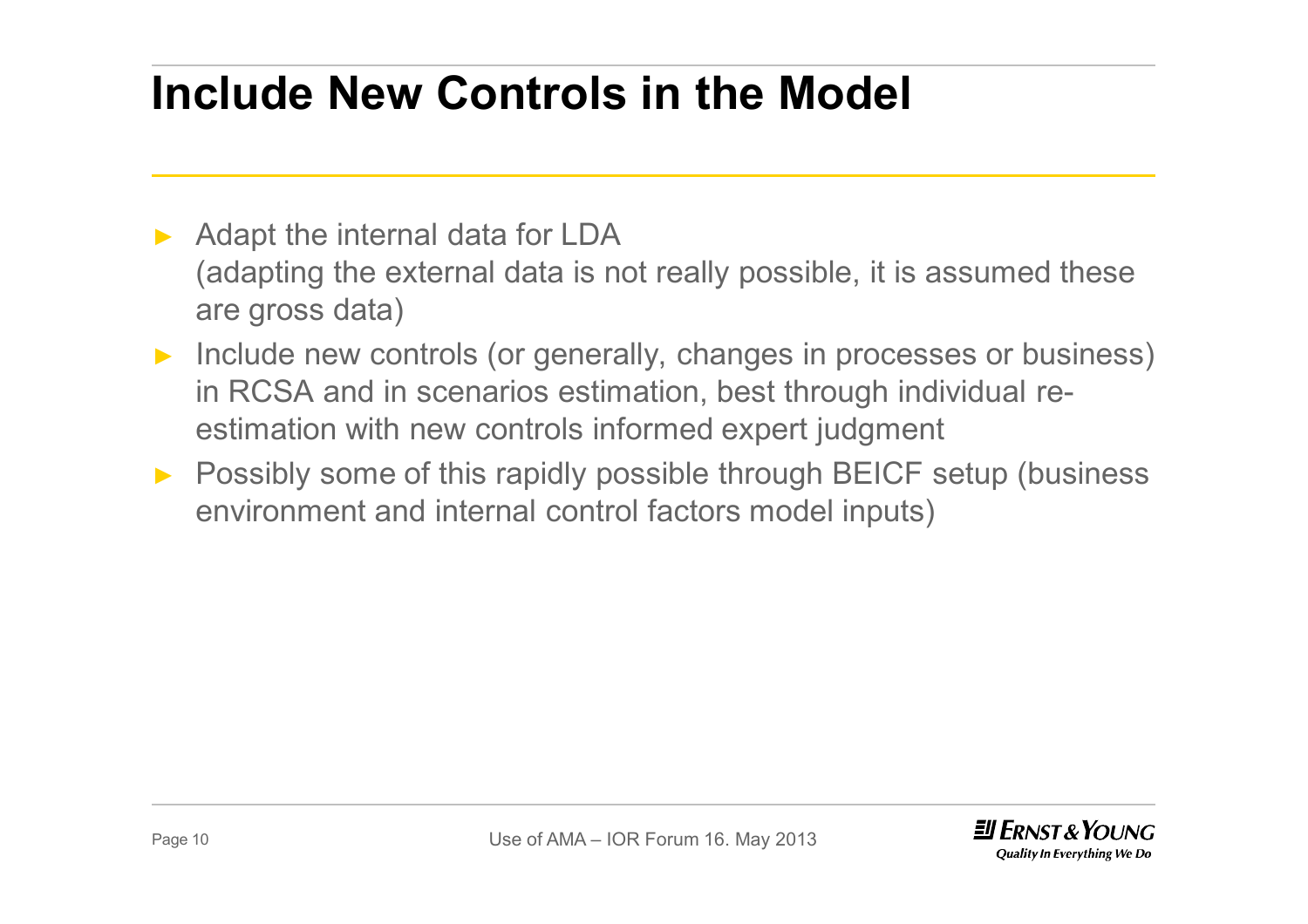#### **Consistency of Mitigation Inclusion**

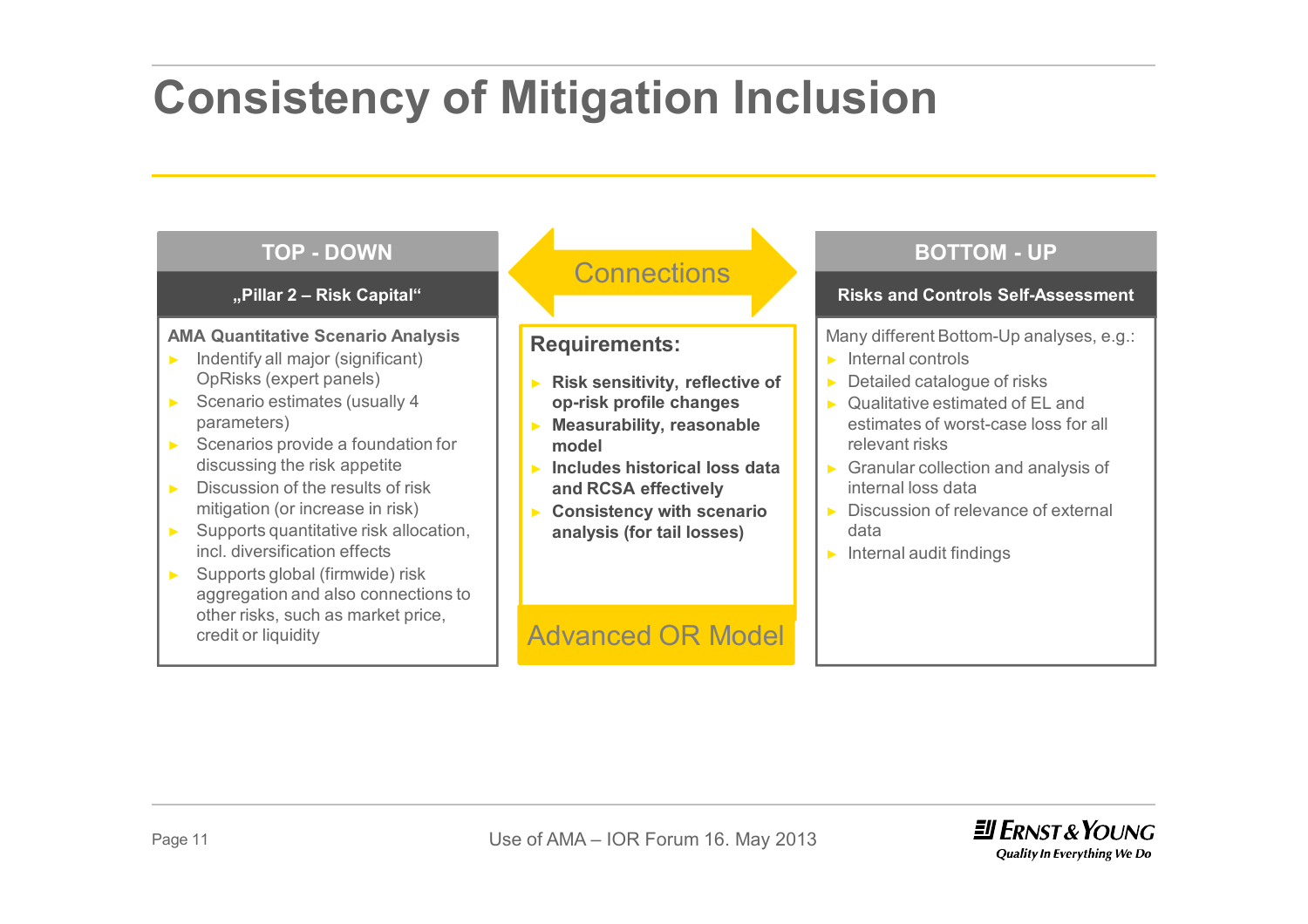# **Key Points on AMA and Risk Mitigation**

- ► Your model is only as good as the quality of the input, as well as how accurately the model describes your particular situation / business processes
- ► Some of the benefits of AMA lie in the processes around setting up the model, providing, consolidating and validating the data
- The model will make key risk drivers transparent and quantifiable (important input to this are good scenario self-assessments)
- ► The model will point out interrelations between events and mitigants
- ► Careful: Correlations are an input to the model, not an output
- ► Is it worth the effort?

What are the project costs, what are the benefits in terms of external and internal reputation of the ORM unit and acceptance of OpRisk figures and capital allocation, how to measure the benefit of all prevented OpRisk losses